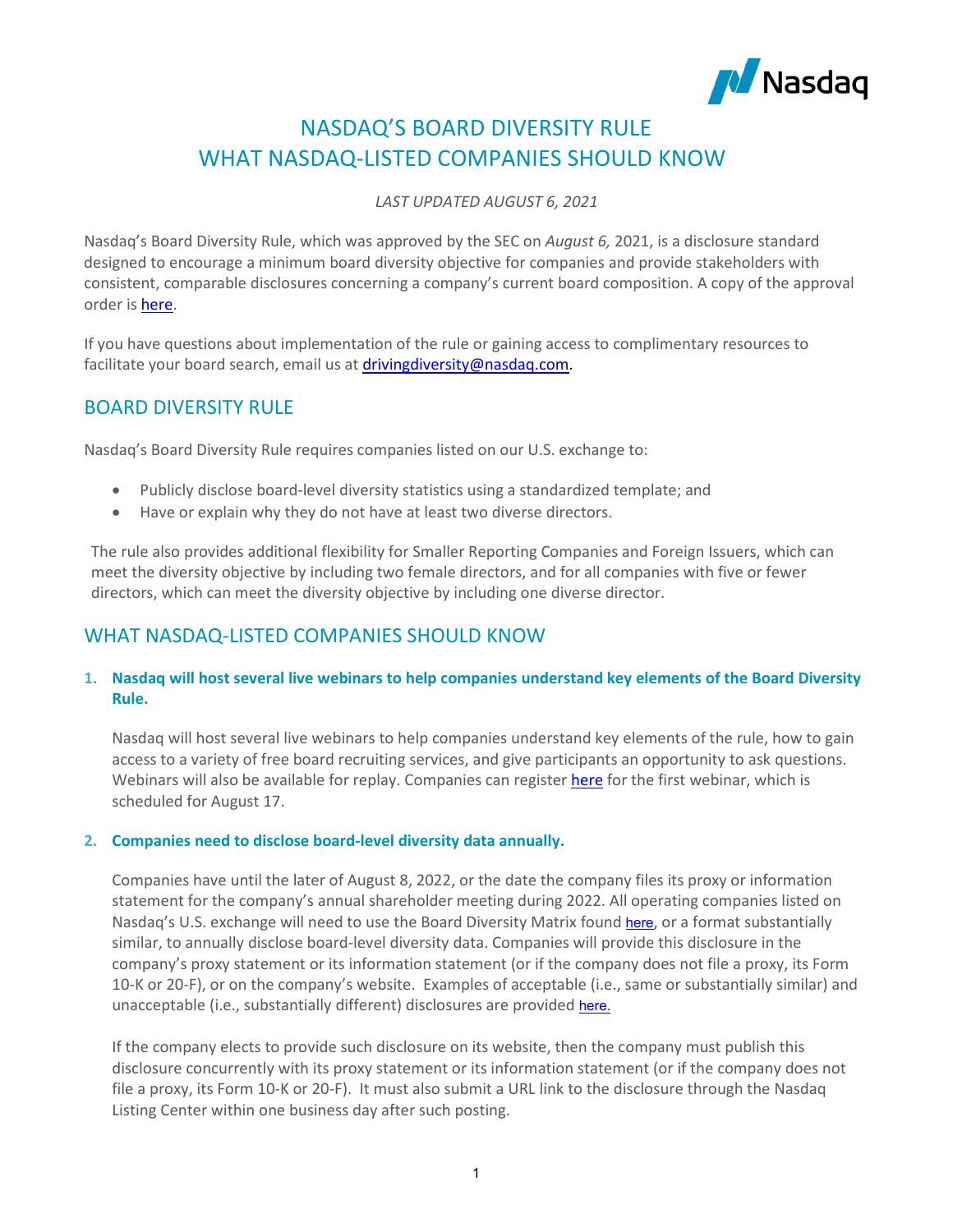#### **3. Companies need to meet a board diversity objective or explain their reasons for not doing so, and the explanation could include describing a different approach.**

Nasdaq-listed companies that do not have at least two diverse directors, including one who self-identifies as female and one who self-identifies as either an underrepresented minority or LGBTQ+, would provide an explanation for not doing so, and their explanation could include a description of a different approach.

This rule is not a mandate and does not set a hard target that companies must adhere to regardless of their circumstances. If a company chooses to explain why it does not meet the diversity objectives, it would provide its explanation in its proxy statement, information statement for its annual shareholder meeting, or on the company's website. Nasdaq will verify that the company has provided an explanation, but will not assess the merits of the explanation. There is no right or wrong reason that a company may give for not having at least two directors.

### **4. Smaller Reporting Companies, Foreign Issuers, and companies with five or fewer directors have additional flexibility to meet the diversity objectives.**

Smaller Reporting Companies have additional flexibility and can meet the diversity objective with two female directors, or with one female director and one director who is an underrepresented minority or LGBTQ+. Similarly, Foreign Issuers can meet the diversity objective with two female directors, or with one female director and one director who is an underrepresented individual based on national, racial, ethnic, indigenous, cultural, religious or linguistic identity in the country of the company's principal executive offices, or LGBTQ+. Companies with five or fewer directors can meet the diversity objective by having at least one diverse director.

As with other Nasdaq-listed companies, if a company chooses to explain why it does not meet the diversity objectives, it would provide its explanation in its proxy statement, information statement for its annual shareholder meeting, or on the company's website.

#### **5.** S**PACs are exempt from the Board Diversity Rule.**

SPACs listed under IM-5101-2 are not required to provide disclosure information or to have, or disclose that they do not have, any minimum number of diverse directors until their business combination. Following the business combination, such companies must meet, or explain why they do not meet, the applicable diversity objectives by the later of two years from the date of listing or the date the company files its proxy statement or its information statement (or, if the company does not file a proxy, in its Form 10-K or 20-F) for the company's second annual meeting of shareholders subsequent to the company's listing.

## **6. There is a transition period for Nasdaq-listed companies to meet the diversity objectives, or explain why they do not.**

Nasdaq-listed companies will have a transition period to meet the diversity objectives or explain their reasons for not doing so, and the timeframe is based on a company's listing tier:

- Nasdaq Global Select Market or Nasdaq Global Market companies are required to have, or explain why they do not have, one diverse director by August 7, 2023, and two diverse directors by August 6, 2025.
- Nasdaq Capital Market companies are required to have, or explain why they do not have, one diverse director by August 7, 2023 and two diverse directors by August 6, 2026.